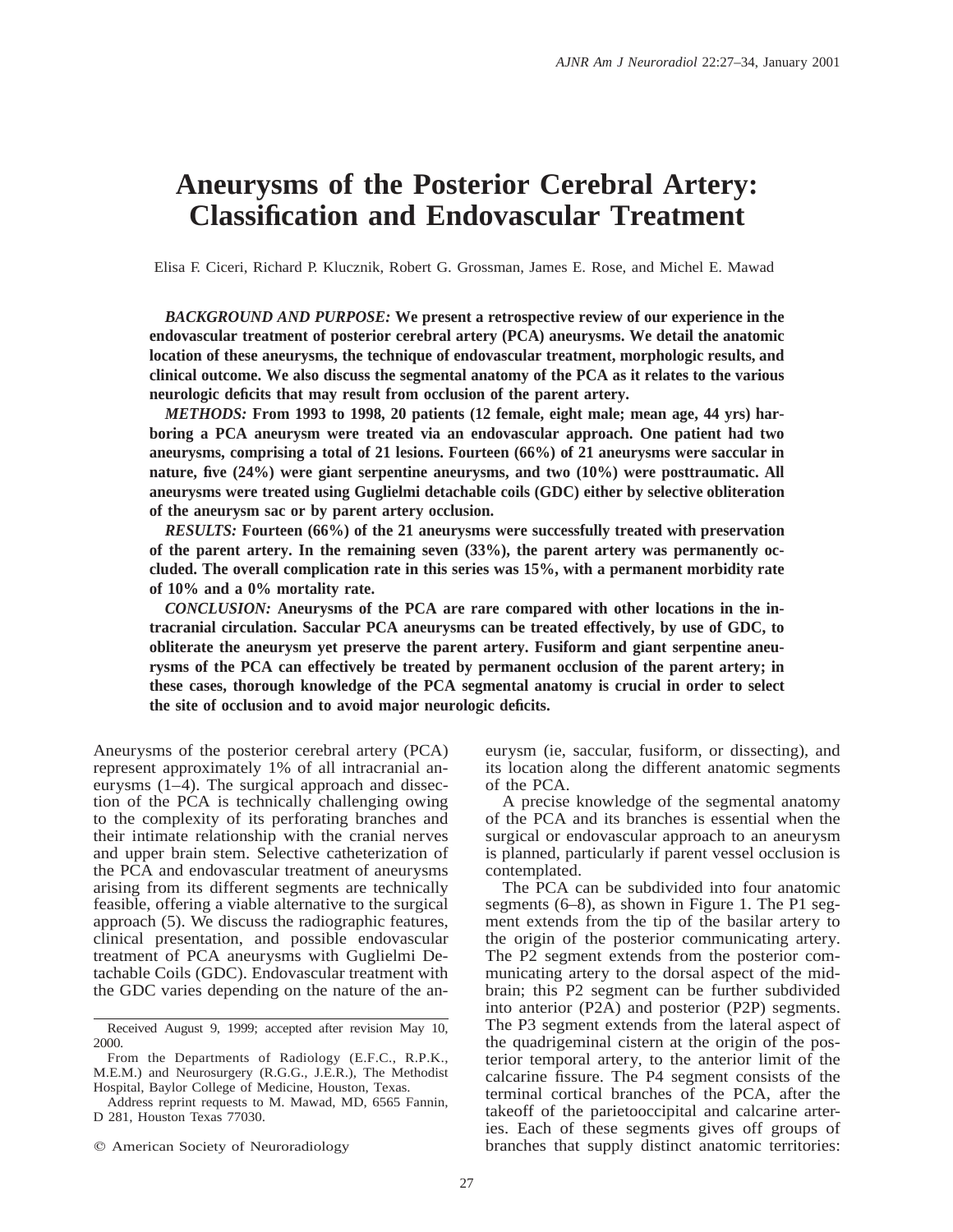

FIG 1. Anatomic segments of the PCA and their branches. Composite line tracing of all four anatomic segments of the PCA.

brain stem and thalamic branches, ventricular branches, and cortical branches. The four segments of the PCA and their respective branches are detailed in Figure 1.

#### **Methods**

From 1993 to 1998, we encountered at our institution 20 patients presenting with a PCA aneurysm. One patient had two aneurysms, making a total of 21 aneurysms in this series. The age of our patients ranged from 13 to 78 years with a mean age of 44 years and a slight female preponderance: 12 female/ eight male patients.

The aneurysms were located as follows: seven (33%) at the P1 segment; six (28%) at the junction of the P1 and P2 segments; two (9%) at the P2 segment; three (14%) at the junction of the P2 and P3 segments; two (9%) at the P3 segment; and one (4%) at the junction of the P3 and P4 segments.

We excluded from this series all basilar tip aneurysms that involved the origin of the P1 segment of the PCA. However, in our series, two of the aneurysms arising from the P1 segment were eccentric and extended medially toward the tip of the basilar artery. They both necessitated the use of temporary balloon inflation across the neck during the obliteration of the aneurysm with GDC (''remodeling technique'').

Of the 21 PCA aneurysms, 14 (66%) were saccular, five (24%) were giant serpentine, and two (10%) were posttraumatic. In one of these two patients, there was an additional pseudoaneurysm of the medial tentorial artery. Eight (40%) of the 20 patients presented with subarachnoid hemorrhage (SAH) as a result of rupture of the PCA aneurysm. Six of these eight ruptured aneurysms were of the berry type, one was a giant serpentine aneurysm, and one was a posttraumatic pseudoaneurysm. Four of the 20 patients had multiple intracranial aneurysms involving more than one circulation; two of these four patients with multiple aneurysms presented with SAH from a ruptured aneurysm in another site (anterior circulation aneurysm and posterior communicating aneurysm).

Of the five giant serpentine aneurysms of the PCA, four presented with a constellation of symptoms related primarily to the associated mass effect on the adjacent temporal lobe and optic tract, ie, seizures, memory loss, and incongruous hemianopsia. One 12-year-old boy with a giant serpentine aneurysm presented with intracerebral and subarachnoid hemorrhages (Fig 2).

In all patients, the endovascular treatment was performed under general anesthesia and systemic heparinization. The adequacy of systemic anticoagulation was monitored by frequent

FIG 2. Giant serpentine aneurysm of the P2A segment of the PCA presenting with intracerebral and subarachnoid hemorrhage in a 12-year-old boy.

A, Noncontrast CT scan of the head shows the large partially clotted aneurysm in the perimesencephalic cistern, associated with SAH.

B, Towne's view of the vertebral angiogram shows the residual lumen of the partially clotted aneurysm (arrow), non-filling of the distal branches of the ipsilateral PCA, and avascular mass effect on the brain stem structures (arrowheads).

C, The lumen of the aneurysm and the parent artery were permanently occluded with GDC. The nonsubtracted Towne's view shows the metallic cast of the coils.

D, The corresponding subtracted image of the posttreatment vertebral angiogram shows complete obliteration of the aneurysm.

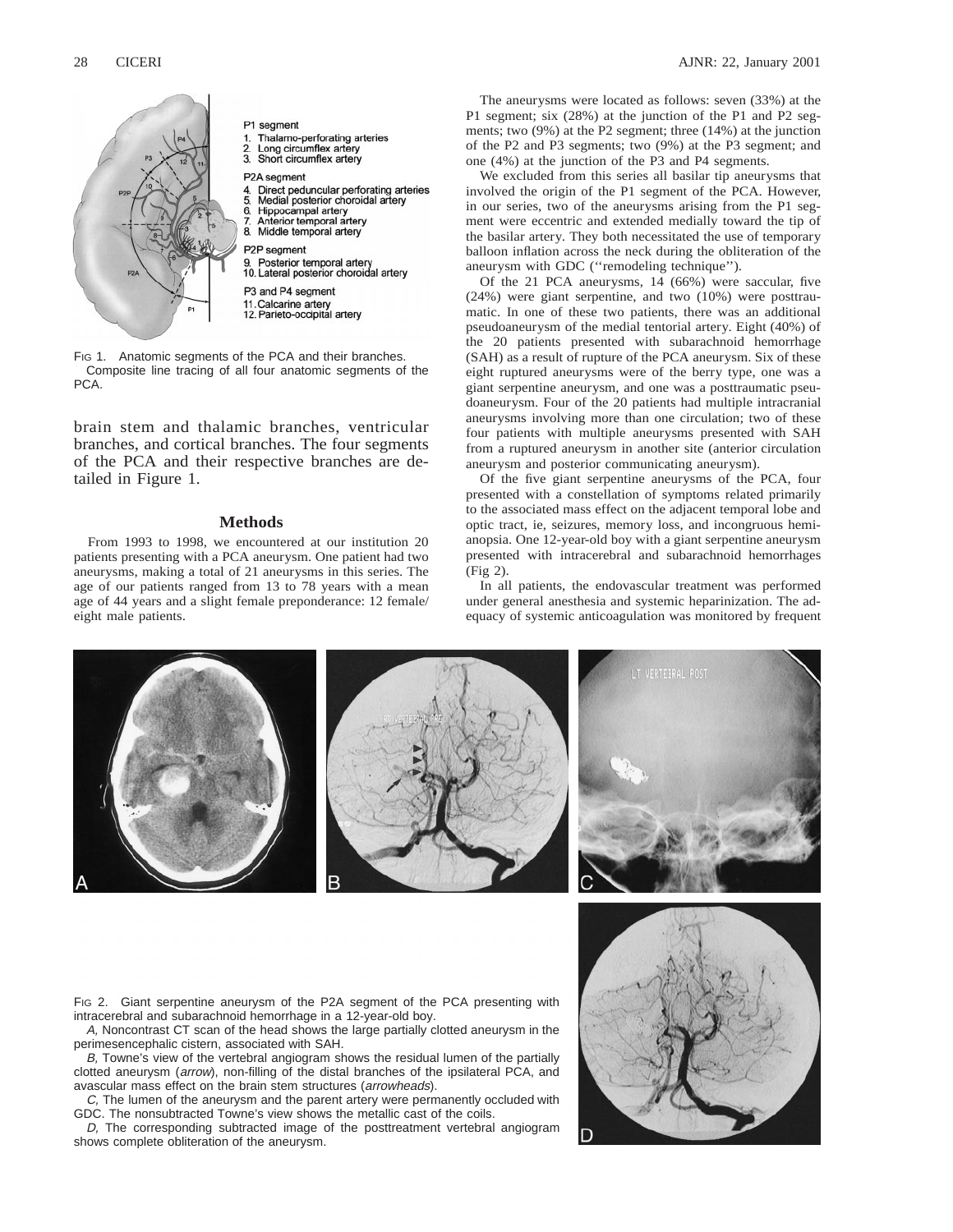#### **TABLE: Summary of 20 patients with 21 PCA aneurysms**

|                |               | <b>PCA</b>                            |            |            |             |               | Clinical         |
|----------------|---------------|---------------------------------------|------------|------------|-------------|---------------|------------------|
| Case           | Age $(y)/Sex$ | Segment                               | Nature     | SAH        | Treatment   | Complications | Follow-up        |
| 1              | 21/F          | P <sub>1</sub>                        | <b>GSA</b> |            | PAO         | None          | GOS 1            |
| $\mathfrak{2}$ | 50/F          | P <sub>1</sub>                        | Berry      | $+ from$   | <b>GDC</b>  | None          | GOS 1            |
|                |               |                                       |            | Pcom       |             |               |                  |
| $\mathfrak{Z}$ | 43/M          | P <sub>1</sub>                        | Berry      | $^{+}$     | <b>GDC</b>  | None          | GOS 1            |
| 4              | 56/F          | P <sub>1</sub>                        | Berry      | -          | <b>GDC</b>  | None          | GOS 1            |
| 5              | 49/F          | P <sub>1</sub>                        | Berry      |            | GDC         | Perforation   | GOS 1            |
| 6              | 78/F          | P <sub>1</sub>                        | Berry      |            | <b>GDC</b>  | None          | GOS <sub>1</sub> |
| $\tau$         | 64/M          | P <sub>1</sub>                        | Berry      | $^{+}$     | <b>GDC</b>  | None          | GOS 1            |
| 8              | 50/F          | P1-P2 junct.                          | Berry      | $+ from$   | <b>GDC</b>  | None          | GOS 1            |
|                |               |                                       |            | <b>MCA</b> |             |               |                  |
| 9              | 49/F          | P1-P2 junct.                          | Berry      |            |             |               |                  |
|                |               | P2P                                   |            |            |             |               |                  |
| 10             | 41/F          | P1-P2 junct.                          | Berry      |            | ${\rm GDC}$ | None          | GOS 1            |
| 11             | 17/M          | P1-P2 junct.                          | Dissecting | -          | <b>GDC</b>  | None          | GOS 1            |
| 12             | 64/M          | P1-P2 junct.                          | Berry      | $^+$       | <b>GDC</b>  | None          | GOS 3            |
| 13             | 13/M          | P1-P2 junct.                          | Dissecting | $^{+}$     | <b>GDC</b>  | None          | GOS 1            |
| 14             | 12/M          | P <sub>2</sub> A                      | <b>GSA</b> | $^{+}$     | PAO         | None          | GOS 1            |
| 15             | 52/F          | P2-P3 junct.                          | Berry      | $^{+}$     | PAO         | <b>HHA</b>    | GOS 1            |
| 16             | 58/M          | $P2-P3$                               | <b>GSA</b> | -          | PAO         | PCA stroke,   | GOS 1            |
|                |               |                                       |            |            |             | HHA, CVA      |                  |
| 17             | 52/F          | P <sub>2</sub> -P <sub>3</sub> junct. | Berry      | $^{+}$     | PAO         | None          | GOS 1            |
| 18             | 56/F          | P <sub>3</sub>                        | <b>GSA</b> | -          | PAO         | None          | GOS 1            |
| 19             | 57/M          | P <sub>3</sub>                        | <b>GSA</b> | -          | PAO         | None          | GOS 1            |
| 20             | 52/F          | P3-P4                                 | Berry      | $^{+}$     | <b>GDC</b>  | None          | GOS 1            |

Note.—SAH = subarachnoid hemorrhage; GDC = Guglielmi detachable coils; GOS = Glasgow Outcome Scale; GSA = giant serpentine aneurysm; MCA = middle cerebral artery; Pcom = posterior communicating artery; CVA = cerebrovascular accident; PAO = parent artery  $occlusion$ ;  $HHA = homonymous hemianopsia$ .

measurements of the activated clotting time (ACT). A baseline ACT was obtained prior to the bolus infusion of heparin (50 to 75 IU/kg body weight), and hourly thereafter. The bolus infusion of heparin was followed by a continuous drip (1000 to 1500 IU/hr), with the purpose of doubling the baseline ACT.

We attempted to obliterate saccular aneurysms selectively regardless of their anatomic location along the PCA. Saccular aneurysms with a wide neck were selectively obliterated using the balloon remodeling technique. Partially clotted giant and giant serpentine aneurysms were treated by means of parent artery occlusion, which was not preceded with a test occlusion.

#### **Results**

Our results are summarized in the Table. All 20 patients were treated via endovascular approach by use of GDC. Thirteen (61%) of the 21 PCA aneurysms involved the P1 segment or the P1/P2 junction; 10 of these 13 aneurysms were saccular in nature. Two of six aneurysms involving the P1/ P2 junction were dissecting in nature and were the result of a major head trauma. In 14 aneurysms treated with GDC, we were able to obliterate the aneurysm successfully while preserving the parent PCA (Fig 3). In the remaining seven, the aneurysm and the parent artery were permanently occluded. For five of these seven patients in whom the parent artery was occluded, the aneurysm was of the giant serpentine type without any identifiable or discrete neck. Two of these seven patients, who were treated with parent artery occlusion, presented with acute SAH early in our experience with endovascular treatment of aneurysms (1993 and 1994); today, however, the parent artery would be preserved in these same patients. One patient with a giant serpentine aneurysm of the P2/P3 segment who was treated with parent artery occlusion developed a contralateral hemiparesis and homonymous hemianopsia (Fig 4). Another patient with a P2-P3 berry aneurysm treated with endovascular occlusion of the proximal P2 segment developed homonymous hemianopsia as a result of the treatment, but without any motor deficit.

We had one technical complication related to endovascular treatment, with perforation of a P1 segment berry aneurysm in a woman who presented with intracerebral hemorrhage from an ipsilateral occipital arteriovenous malformation (AVM). Despite the perforation, we completely obliterated the aneurysm with GDC and preserved the parent vessel. The patient experienced severe headaches for about 72 hours but did not develop any neurologic deficit related to the technical complication. Her neurologic examination remained normal on follow-up office visits.

In five of seven patients in whom the parent artery was occluded, we were able to demonstrate retrograde collateral filling of the PCA from the middle cerebral circulation. In one of these seven patients in whom the parent artery was occluded at the P3 segment level without any neurologic sequela, there was no demonstrable collateral supply to the distal arterial territory.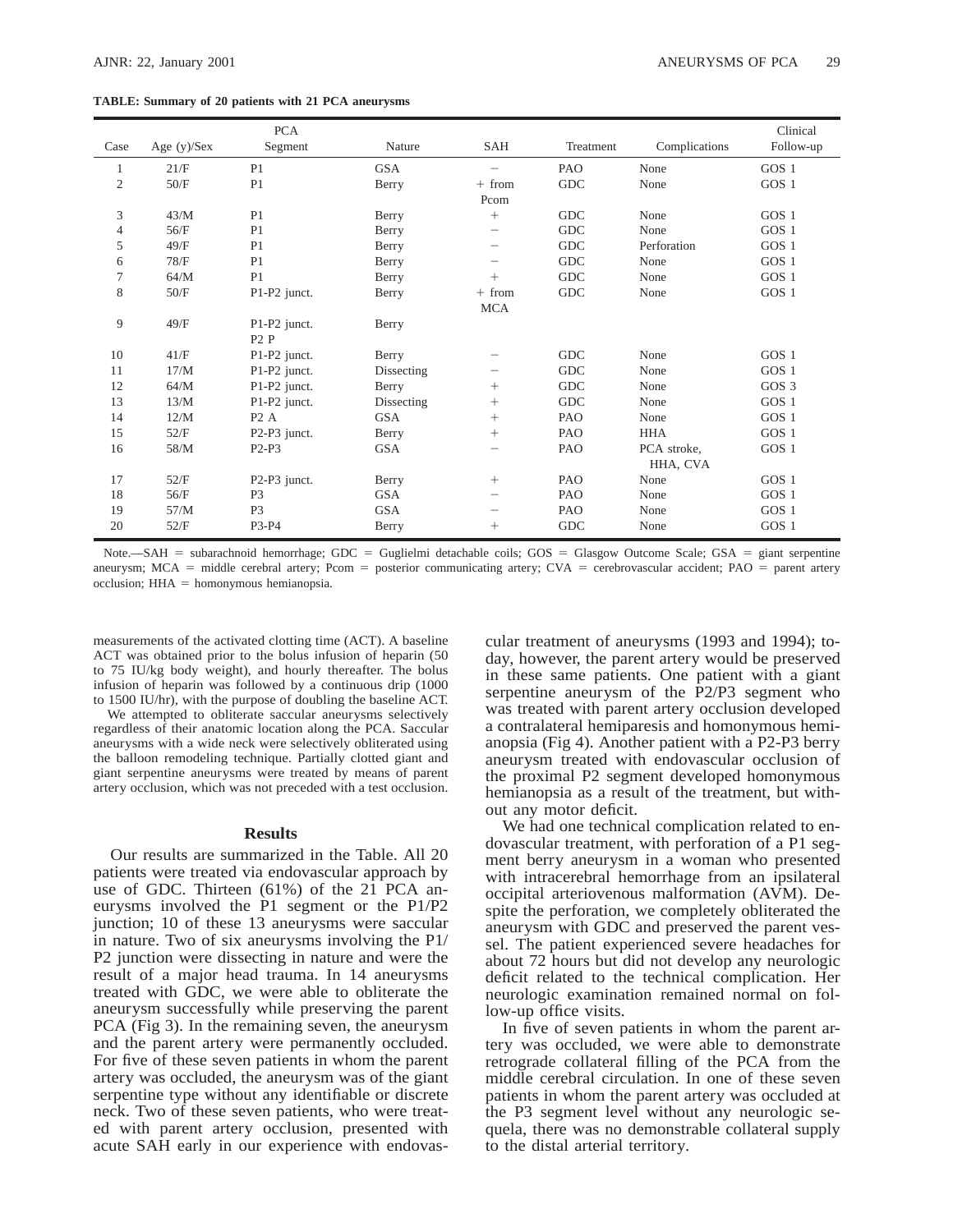

FIG 3. Successful obliteration of a ruptured saccular aneurysm of the PCA with preservation of the parent artery.

A, The oblique subtracted view of a vertebral angiogram shows an irregular bilobed saccular aneurysm arising from the origin of the P3/P4 segments. The patient is a 52-year-old woman presenting with acute SAH.

B, The oblique nonsubtracted view of the posttreatment vertebral angiogram shows the cast of the GDC obliterating the aneurysm with preservation of the parent artery.

C, The oblique subtracted view of the follow-up vertebral angiogram, obtained 2 years after the treatment, shows persistent obliteration of the aneurysm.

Angiographic follow-up is available in 11 of the 14 aneurysms that were obliterated with GDC and where the parent artery was preserved. The followup angiogram was performed at an average of 8 months after the endovascular treatment. There was no recanalization of the treated aneurysm on any of the follow-up studies. The 6-month follow-up angiogram is not yet due in two patients; in one patient diagnosed with a Glasgow Outcome Scale (GOS) of 3, the follow-up angiogram was not performed. Of the seven patients who were treated with parent artery occlusion, two underwent follow-up MR imaging and MRA studies showing thrombosis and shrinkage of the aneurysm. The remaining five patients did not undergo follow-up radiographic studies.

The clinical outcome of our patients was assessed upon discharge from the hospital and, where available, at the time of follow-up. The outcome was measured on the GOS; 95% of the patients (19/ 20) were at a GOS of 1. One patient with a grade IV on the Hunt and Hess scale at the time of treatment was at a GOS of 3 at the time of the clinical follow-up.

In this series, the overall complication rate was 15% (3/20): one procedural aneurysm perforation that did not result in any clinical sequela, and two patients who developed permanent neurologic deficit as a result of permanent artery occlusion. There was no mortality in our series.

### **Discussion**

Aneurysms arising from the PCA have a predilection for the P1 and P2 segments. This is the case in our series (Table) as well as in other previously reported series (2, 3, 9). These aneurysms have some peculiar morphologic features and present with specific clinical findings that distinguish them

from aneurysms occurring at other anatomic locations of the intracranial circulation. They frequently affect young patients, with an average age of 38 years (9). This is younger than the average age of 50 to 60 years for aneurysms occurring at other anatomic sites. Also, there is a higher incidence of large and giant aneurysms (almost 23% of PCA aneurysms, versus 3–5% at other anatomic sites) affecting the PCA (1, 10). In his series of PCA aneurysms, Drake (11) reported a 42% incidence of giant aneurysms and Yasargil (7) a 50% incidence of giant aneurysms. In our series, 24% (5/21) of the PCA aneurysms were giant in size, which is similar to the results reported by Pia and Fontana (3).

The most common clinical presentation of PCA aneurysms described in the literature is the SAH (80%) (2, 3, 9). In our series, half of the patients presented with SAH (10/20 patients, 50%) and in two of these patients, the SAH was related to a rupture of a remote aneurysm. The majority of our patients presenting with SAH had a berry aneurysm (8/10, berry aneurysms; 1/10, giant serpentine aneurysm; 1/10, dissecting aneurysm). In five of our patients, the PCA aneurysm was an incidental finding (4/5, berry aneurysm; 1/5, giant serpentine aneurysm), without any associated neurologic deficit.

In general, giant serpentine aneurysms have a predilection for the posterior circulation and affect the younger population (2, 3, 9, 13). They can present with signs of mass effect on the surrounding brain parenchyma, resulting in seizures or other neurologic deficit (14). One of our patients with a giant serpentine aneurysm of the P3 segment presented with memory loss; another patient with a giant serpentine aneurysm of the P2-P3 junction presented with sleepiness and memory loss as a result of compression of the brain stem and hippocampus.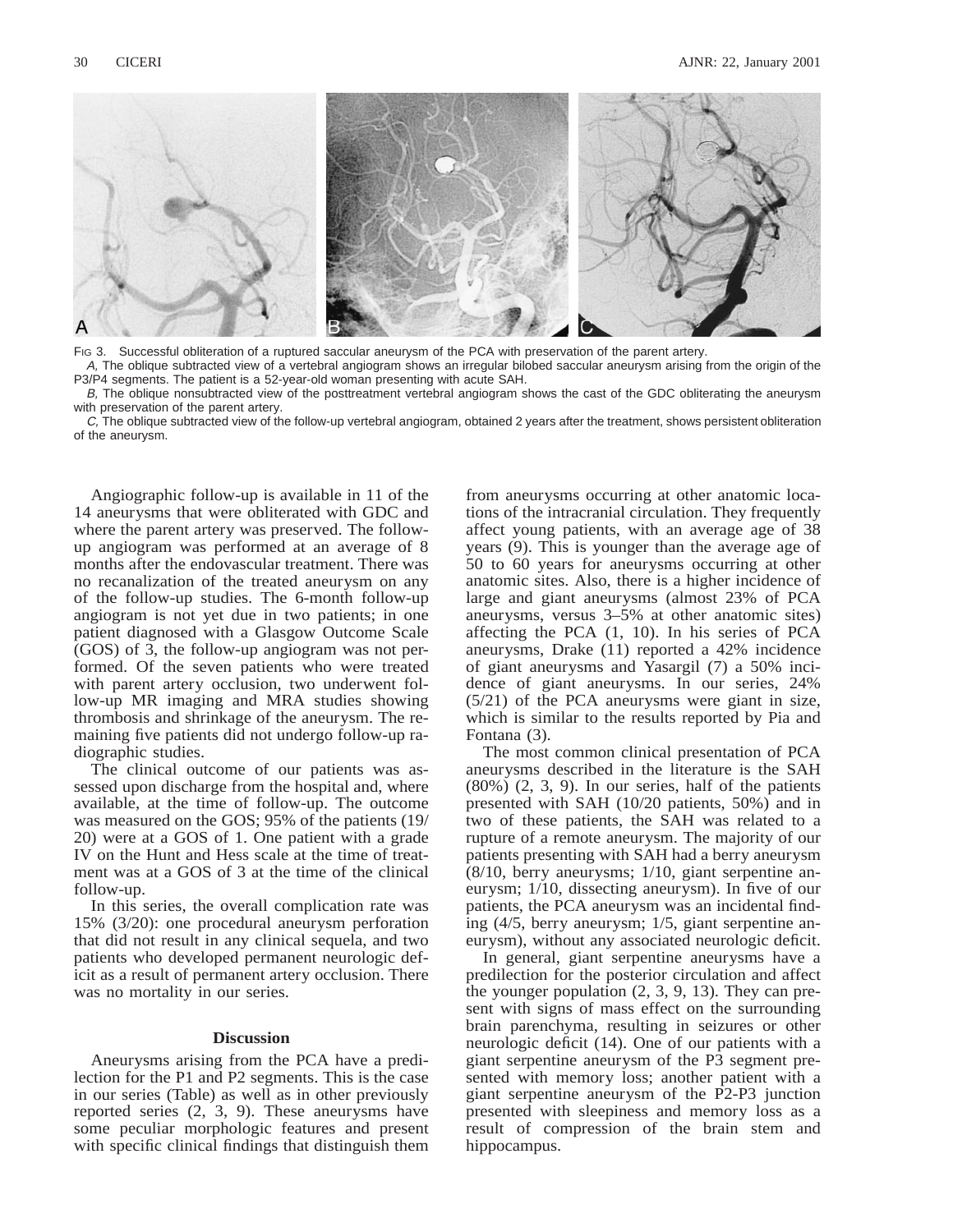

FIG 4. Parent artery occlusion of a giant serpentine aneurysm of the PCA complicated by cerebral infarction in the distal arterial territory.

A, Axial T2-weighted MR image of the head showing a giant serpentine aneurysm of the P2/P3 segments of the left PCA.

B, Towne's view of a left vertebral angiogram showing the serpentine nature of the giant aneurysm, which involves the P2 and P3 segments of the left PCA.

C, Subtracted Towne's view of the posttreatment vertebral angiogram shows obliteration of the aneurysm and no antegrade flow in the distal branches of the left PCA. Note the retrograde flow from the cortical branches of the ipsilateral middle cerebral artery (arrows).

D, Homonymous hemianopsia and contralateral hemiparesis complicated the treatment. The posttreatment axial T2 weighted MR image shows an acute infarction in the distribution of the left PCA territory.

Pia and Fontana (3) report a 27% incidence of visual disturbances in patients harboring PCA aneurysms, with a prevalence of oculomotor palsy and hemianopsia. In our own series, five patients (25%) had visual or oculomotor disturbances: one patient with a P1 segment giant serpentine aneurysm compressing the optic chiasm had a bitemporal hemianopsia, and another patient with a P1 segment berry aneurysm and a coexisting ipsilateral occipital AVM had a homonymous hemianopsia. Three other patients with a P1-P2 junction aneurysm, two of whom with a posttraumatic pseudoaneurysm, presented with a CN III palsy.

In our patient population of 21 PCA aneurysms, we observed a relatively high incidence of coexisting vascular dysplasias. Nine (43%) of the 21 PCA aneurysms were associated with other vascular lesions: three patients had an occipital AVM supplied by the ipsilateral PCA (Fig  $5$ ), four patients had multiple intracranial aneurysms, one patient had Moya-Moya disease (Fig 6), and one patient had a posttraumatic dissecting aneurysm of the posterior tentorial artery. All of the PCA aneurysms associated with other vascular dysplasias were of the berry type, whereas none of the five giant serpentine aneurysms was associated with other vascular lesions. Our data therefore suggest that berry aneurysms of the PCA, although rare, are often the result of increased flow in the posterior circulation. The underlying hemodynamic conditions predisposing to increased flow include: AVM, Moya-Moya disease resulting in exuberant collateral circulation, and collateral supply to the intracranial carotid circulation through the PCA after iatrogenic ligation of the proximal carotid artery. Only two P1 segment berry aneurysms were isolated lesions. The other PCA berry aneurysms, which were not the result of high-flow conditions, were indeed associated with other intracranial aneurysms and other conditions such as polycystic kidney disease.

In those patients who present with an AVM supplied by the PCA and have an associated berry aneurysm arising from the parent vessel, we prefer to obliterate the aneurysm first by endovascular means prior to treating the AVM. This is particularly true when the aneurysm is irregular and located close to the tip of the basilar artery (P1 segment). Although some of the flow-related aneurysms, particularly the ones that are sessile and peripherally located, may involute or decrease in size after treatment of the AVM, we have encountered some in our practice that did not change in size and some that indeed presented with SAH. Once the aneurysm is obliterated, the AVM is then treated with whatever method necessary, including embolization with liquid adhesive.

In our opinion, the treatment of choice of berry aneurysms of the PCA is selective endovascular obliteration with GDC, with preservation of the parent artery. The endovascular obliteration with GDC of small aneurysms with a small neck is safe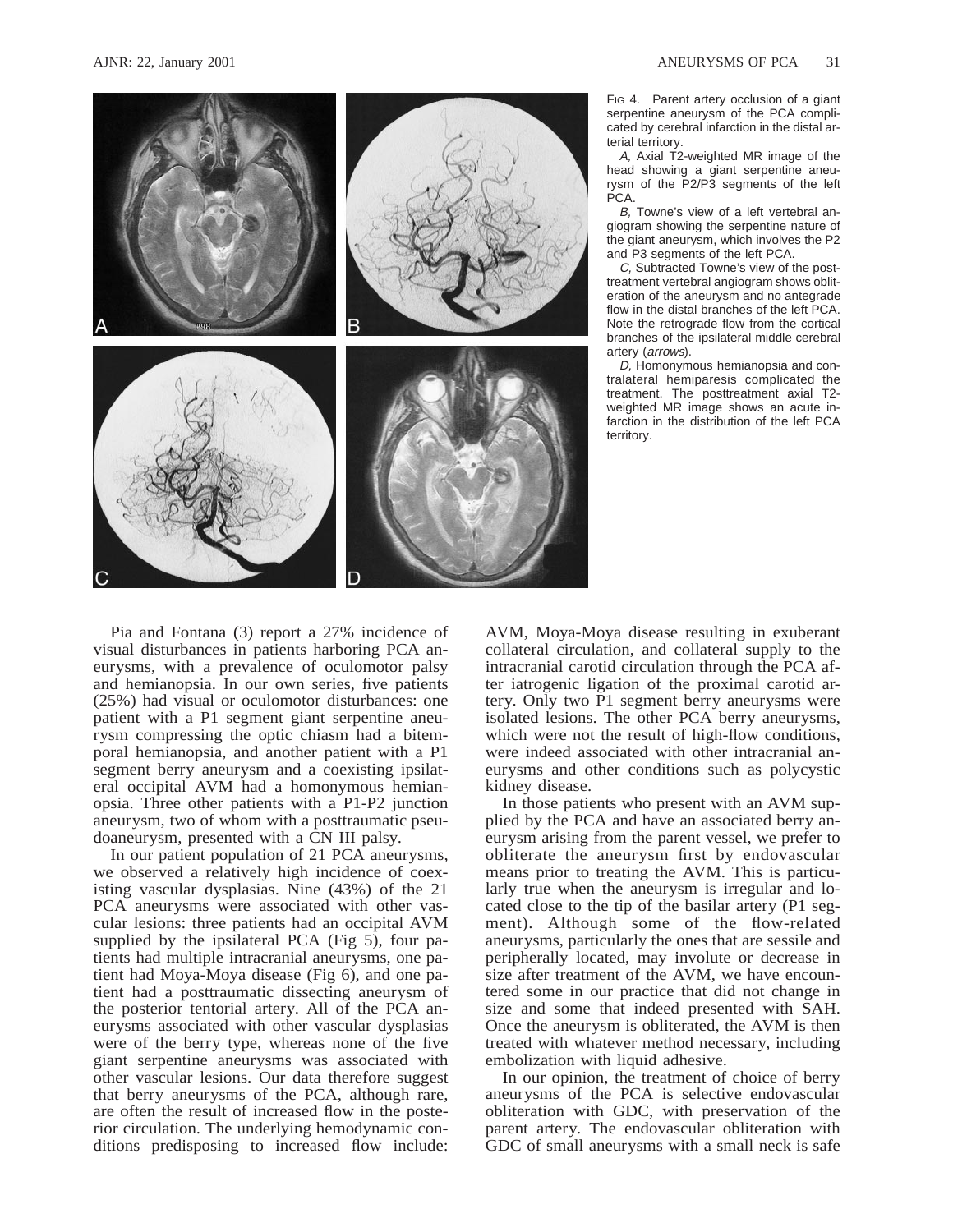

FIG 5. P1 segment aneurysm associated with a distal cortical AVM. A, Pretreatment Towne's view of a vertebral angiogram showing a P1 segment aneurysm associated with a temporooccipital AVM. Note the poor ratio of the fundus of the aneurysm to the size of its neck.

B, Same view of the vertebral angiogram after the endovascular treatment of the aneurysm with GDC

C, Follow-up vertebral angiogram obtained 42 months after the initial treatment showing complete obliteration of the AVM and questionable minimal residual filling of the aneurysm.



FIG 6. Multiple PCA associated with Moya-Moya disease, successfully treated with GDC.

A, Frontal view of left internal carotid angiogram showing occlusion of the anterior and a middle cerebral arteries and Moya-Moya collateral circulation. There is increased flow in a dysplastic and enlarged ipsilateral PCA (arrow).

B, Oblique view of the internal carotid angiogram showing an aneurysm originating from the P1/P2 junction of the left posterior cerebral artery (arrow) and a second aneurysm arising from the P2P segment (arrowhead). Note the presence of at least two flow-related aneurysms arising from the supraclinoid segment of the internal carotid artery (*double arrows*).

C, Oblique view of the internal carotid angiogram, obtained 9 months after treatment, shows persistent obliteration of both PCA aneurysms (arrows).

and effective and, in our series, associated with good long-term anatomic results. As with any other arterial location, large sessile aneurysms with wide necks are generally not well suited for endovascular obliteration with GDC and are better treated with surgical clipping. Occasionally, wide-neck aneurysms of the PCA can be obliterated with GDC by use of a balloon-assisted technique to avoid poor packing of the coils and/or encroachment on the parent artery. When necessary (2/21 aneurysms),

we performed this technique safely with excellent anatomic results. We do not believe, however, that aggressive and risky endovascular treatment should be performed at the cost of increasing the morbidity of the technique or in lieu of straightforward surgical clipping of aneurysms.

Preservation of antegrade flow in the PCA must naturally be one of the prime objectives in the treatment of aneurysms arising from this vessel. However, in the case of fusiform or giant serpentine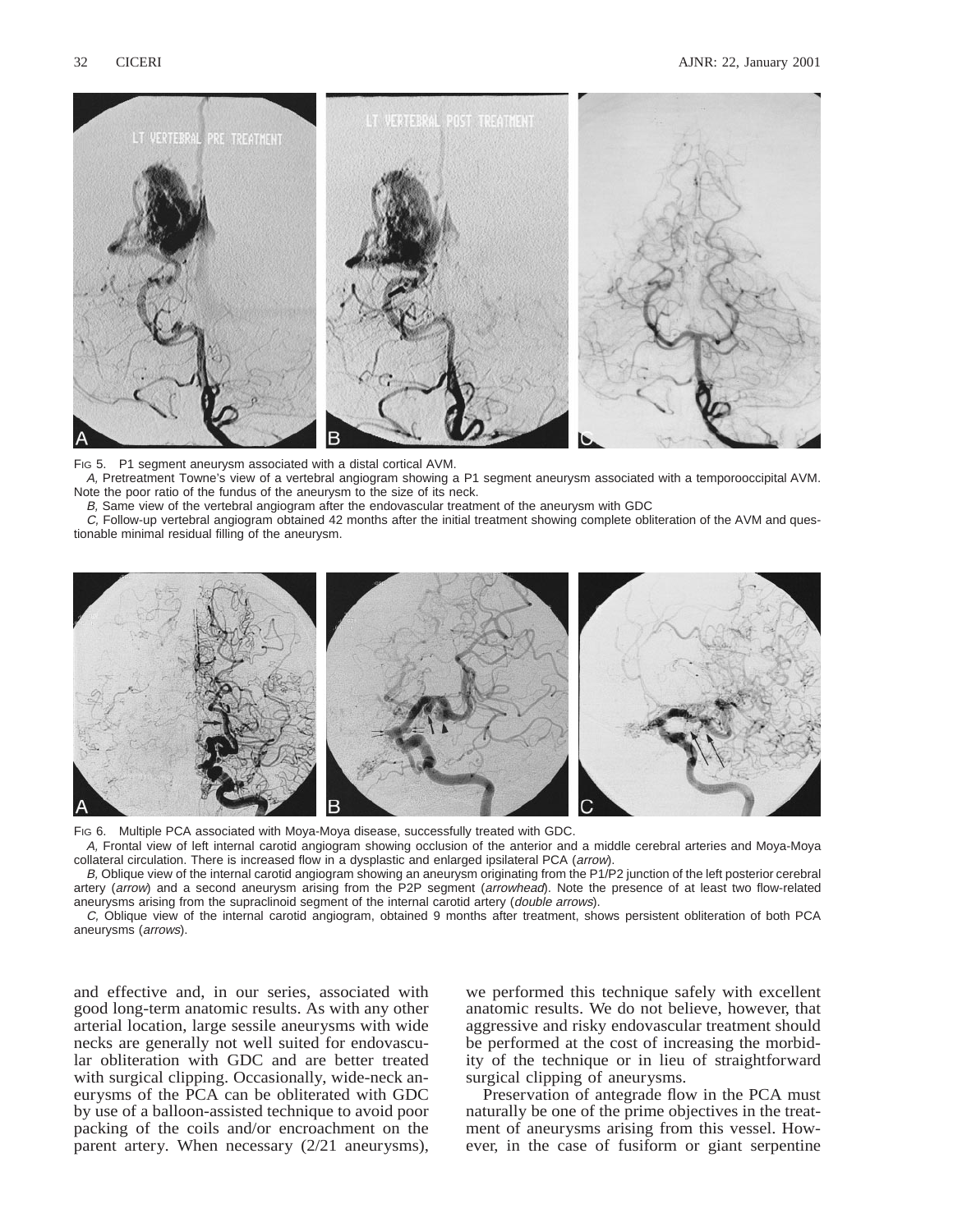aneurysm, parent artery occlusion becomes inevitable in order to obliterate the aneurysm. In these cases, thorough anatomic knowledge of the various segments (Fig 1) of the PCA and their functional territories becomes crucial in order to predict and/ or avoid the neurologic deficit that may occur as a result of their purposeful occlusion.

In our patients in whom the treatment of the PCA aneurysm required permanent artery occlusion, there was a relatively low incidence of visual field defect (1/7 or 14.2%). The low incidence of visual field defect complicating parent artery occlusion is related to the rich anastomotic collaterals that exist between the territory of the PCA and that of other arteries, which include:

1) Collateral circulation between the lateral posterior choroidal (branch of the P2P segment) and the anterior choroidal arteries.

2) Collateral circulation between the long circumflex arteries (branches of the P1 segment) and the superior cerebellar artery territory at the level of the quadrigeminal plate.

3) Collateral circulation between the splenial artery (branch of the P3-P4 segments) and the posterior pericallosal artery (branch of the anterior cerebral artery).

4) Collateral circulation between the inferior temporal branches of the PCA and the superior temporal branches of the middle cerebral artery.

Unfortunately, these anastomotic collateral channels are not easily recognizable on routine subtraction angiography and cannot be adequately evaluated prior to a planned artery occlusion. Therefore, and in our experience, it is impossible to be certain whether or not a parent artery occlusion will be tolerated. In general, however, we avoid parent artery occlusion at the P1 or P2 segments given the rich vascular supply to the brain stem that originates from these anatomic locations and the possible neurologic deficits that may occur as a result of such treatment.

One of our patients who presented with a homonymous hemianopsia due to an infarct of the calcarine cortex had a posttraumatic dissecting aneurysm of the P1/P2 junction. These aneurysms that rarely occur in the posterior circulation typically present with severe neurologic deficits due to cerebral infarction and hemorrhagic complications (3, 15). The two dissecting aneurysms of the PCA encountered in our series were posttraumatic in nature and were the result of a major motor vehicle accident, resulting in a severe blow to the head. They both occurred at the junction of the P1 and P2 segments of the PCA with the posterior communicating artery. Both of these patients presented with a CN III palsy due to the shearing injury of the cranial nerve. We postulate that the significant shear force applied to the posterior communicating artery was transmitted to the PCA and resulted in a focal laceration. As the arterial laceration healed, it became walled off and formed a false posttraumatic aneurysm. The same shearing trauma also explains

the injury to the third nerve. Another possible mechanism in the pathogenesis of these aneurysms could be the mere stretching of the PCA against the fixed and rather rigid edge of the tentorium. Of particular interest is the therapeutic management of such aneurysms, which has not been widely reported, specifically with regard to the appropriateness of immediate treatment (10, 16). In general, dissecting aneurysms of the posterior circulation have a very high mortality rate. However, in the case of exclusive involvement of the PCA, the clinical outcome can be more favorable with reported cases of spontaneous resolution (16–18).

We treated the two dissecting aneurysms of the PCA encountered in our series with endovascular treatment. They were both obliterated with GDC while preserving the antegrade flow in the PCA. Both patients had a follow-up angiogram showing the persistent obliteration of the aneurysm and patency of the parent vessel.

## **Conclusion**

Aneurysms of the PCA are rare but present distinct anatomic and pathophysiological characteristics. Their location along the four anatomic segments of the PCA affects their treatment and corresponding long-term clinical outcome.

In our experience, endovascular treatment of these aneurysms is relatively safe and effective with low mortality and morbidity.

#### **References**

- 1. Drake CG. **Giant posterior cerebral aneurysms: 66 patients.** In: Drake CG, Peerless SJ, Hruesniemi JA, eds. *Surgery of Vertebrobasilar Aneurysms: London, Ontario, Experience on 1767 Patients.* New York: Springer Verlag; 1996;230–248
- 2. Gerber CJ, Neil-Dwyer G. **A review of the management of 15 cases of aneurysms of the posterior cerebral artery.** *Br J Neurosurg* 1992;6:521–527
- 3. Pia HW, Fontana H. **Aneurysms of the posterior cerebral artery. Locations and clinical pictures.** *Acta Neurochir (Wien)* 1977;38:13–35
- 4. Sakata S, Fujii K, Matsushima T, et al. **Aneurysms of the posterior cerebral artery: report of eleven cases- surgical approaches and procedures.** *Neurosurgery* 1993;32:163–167
- 5. Guglielmi G, Vinuela F, Duckwiler G, et al. **Endovascular treatment of the posterior circulation aneurysms by electrothrombosis using electrically detachable coils.** *J Neurosurg* 1992;77: 515–524
- 6. Seoane ER, Tedeschi H, de Oliveira E, Siqueira MG, Calderon GA, Rhoton AL Jr. **Management strategies of posterior cerebral artery aneurysms: a proposed new surgical classification.** *Acta Neurochir (Wein)* 1997;139:325–331
- 7. Yasargil MG. *Microneurosurgery***.** Vol 2. Stuttgard: George thieme Verlag;1984;260–269
- 8. Zeal AA, Rhoton AL. **Microsurgical anatomy of the posterior cerebral artery.** *J Neurosurg* 1978;48:534–559
- 9. Ferrante L, Acqui M, Trillo' G, Lunardi P, Fortuna A. **Aneurysms of the posterior cerebral artery: do they present specific characteristics?** *Acta Neurochir (Wien)* 1996;138:840–852
- 10. Lempert TE, Halbach VV, Higashida RT, et al. **Endovascular treatment of pseudoaneurysms with electrolitically detachable coils.** *AJNR Am J Neuroradiol* 1998;19:907–911
- 11. Drake CG. **Giant intracranial aneurysms: experience with surgical treatment in 174 patients.** *Clin Neurosurg* 1979;26:12–95